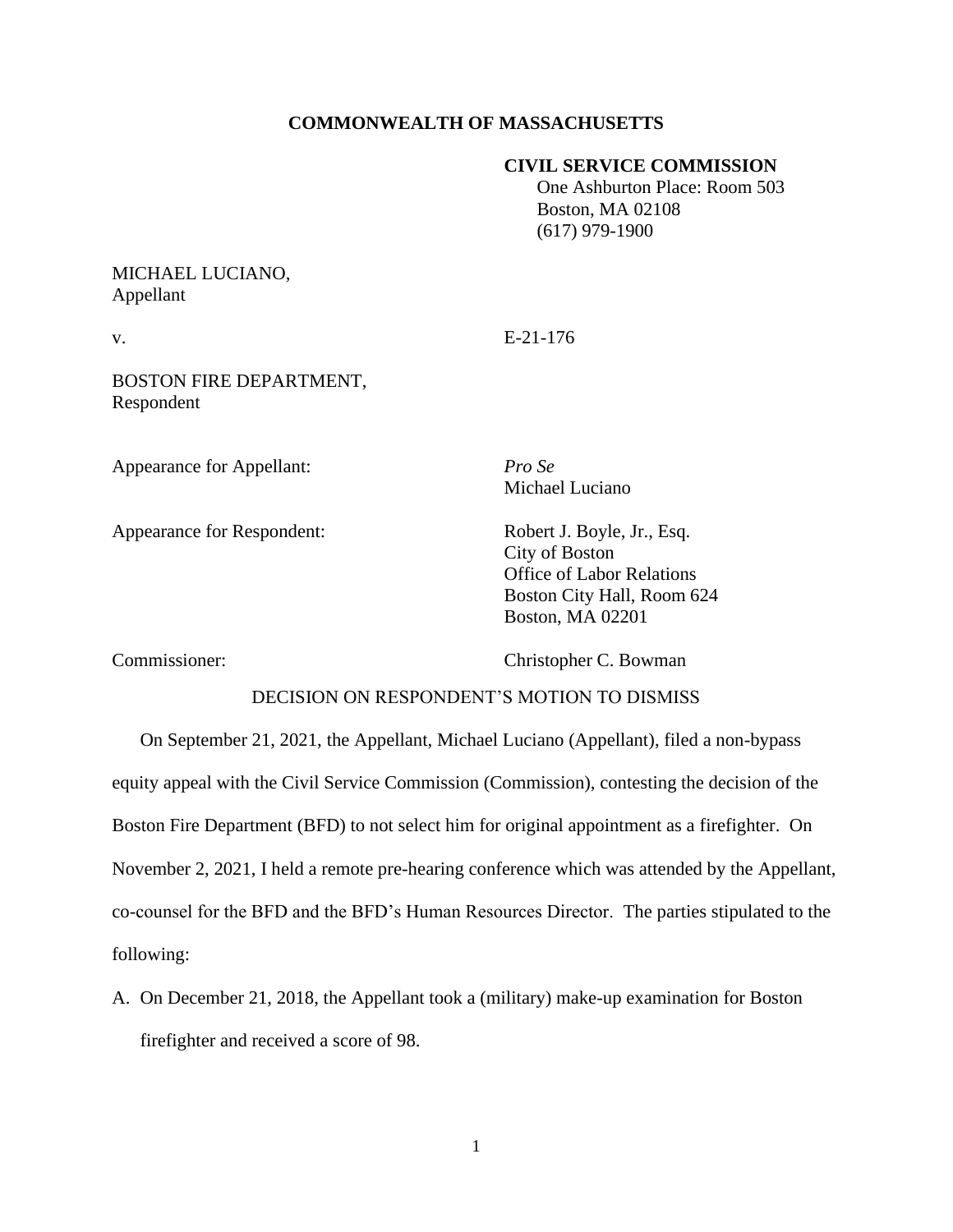- B. The Appellant's name was added to the eligible list for Boston firefighter, which was established on December 1, 2018. The Appellant qualified for preference as a disabled veteran.
- C. On August 24, 2020, the state's Human Resources Division (HRD) issued Certification No. 07316 to the BFD.
- D. The Appellant was tied for  $8<sup>th</sup>$  on the certification among those willing to accept employment.
- E. No candidate ranked below  $8<sup>th</sup>$  on the certification was appointed as a firefighter.
- F. When presented with a tie, the BFD uses a lottery to determine the order in which candidates are considered.
- G. Candidates with a lower lottery number, but still tied for  $8<sup>th</sup>$  on the Certification, were appointed by the BFD.

Notwithstanding that no bypass occurred here, I asked the BFD for the reason for the nonselection of the Appellant. According to the BFD, the Appellant was not selected based on a determination that he was unable to show that he qualified for the Boston residency preference, without which he would not have been within the 2N+1 formula of candidates eligible for appointment.

Both parties agreed that, based on the Appellant's active military duty and discharge date of January 25, 2019, he was eligible, based on HRD policies, to qualify for Boston residency preference if he began residing continuously in Boston on or before April 25, 2019, 90 days from his date of discharge. According to the Appellant, whose father is employed by the BFD, he was aware of the 4/25/19 cutoff date and moved in with the sister (or sister-in-law) of a Boston firefighter in West Roxbury on April 2, 2019 and has resided in Boston continuously ever since.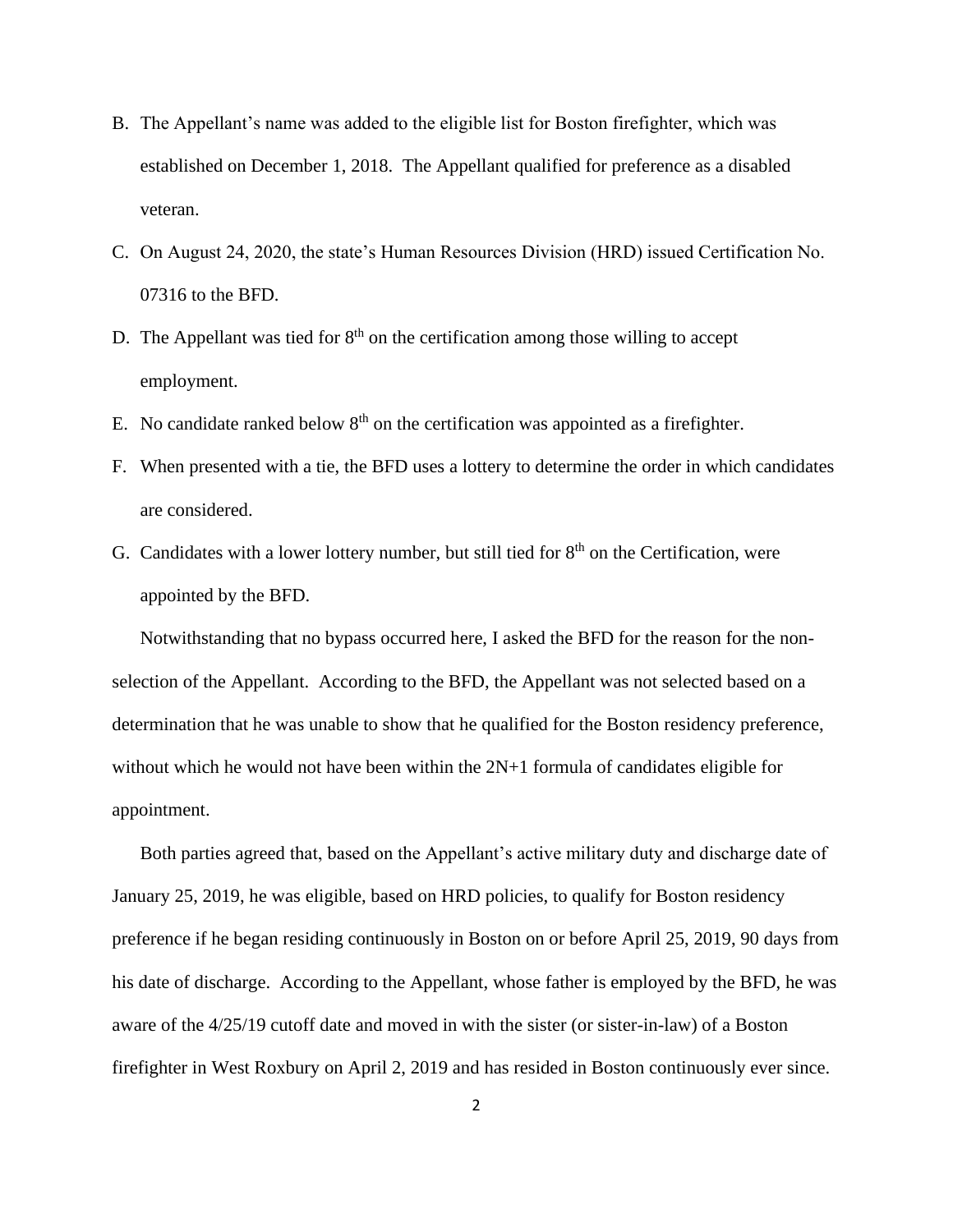Prior to determining whether the Commission should consider and act on a motion to dismiss the Appellant's appeal, I ordered the parties, via a Procedural Order dated November 10, 2021, to produce the following information within 30 days to determine whether HRD's policy regarding residency preference for certain active-duty military personnel was applied properly here:

- BFD: All records and other information that the Appellant provided to the BFD in attempt to show that he began residing in Boston continuously starting on or before April 25, 2019.
- APPELLANT: All records and other information to show that he began residing in Boston continuously starting on or before April 25, 2019, noting which records he previously provided to the BFD as part of the background investigation.

In response to the above order, the BFD provided the Appellant's entire background investigation. The Appellant did not respond to the Commission's order. After reviewing the entire background investigation, it was clear that the BFD was aware of HRD's policy that allows certain active military duty candidates with an alternative means to establish residency preference and that the BFD was relying on the accurate date – April 25, 2019 – upon which the Appellant would have been required to establish residency in Boston. The record appeared to show that after a (very) thorough review, including a review of credit union reports showing where the Appellant made purchases, the BFD concluded that the Appellant did *not* reside in Boston on or before April 25, 2019.

Had the Appellant been bypassed for appointment, which he was not, those findings by the BFD could be challenged by the Appellant as part of a bypass appeal to the Commission. After reviewing the information provided by the BFD, and having received no information from the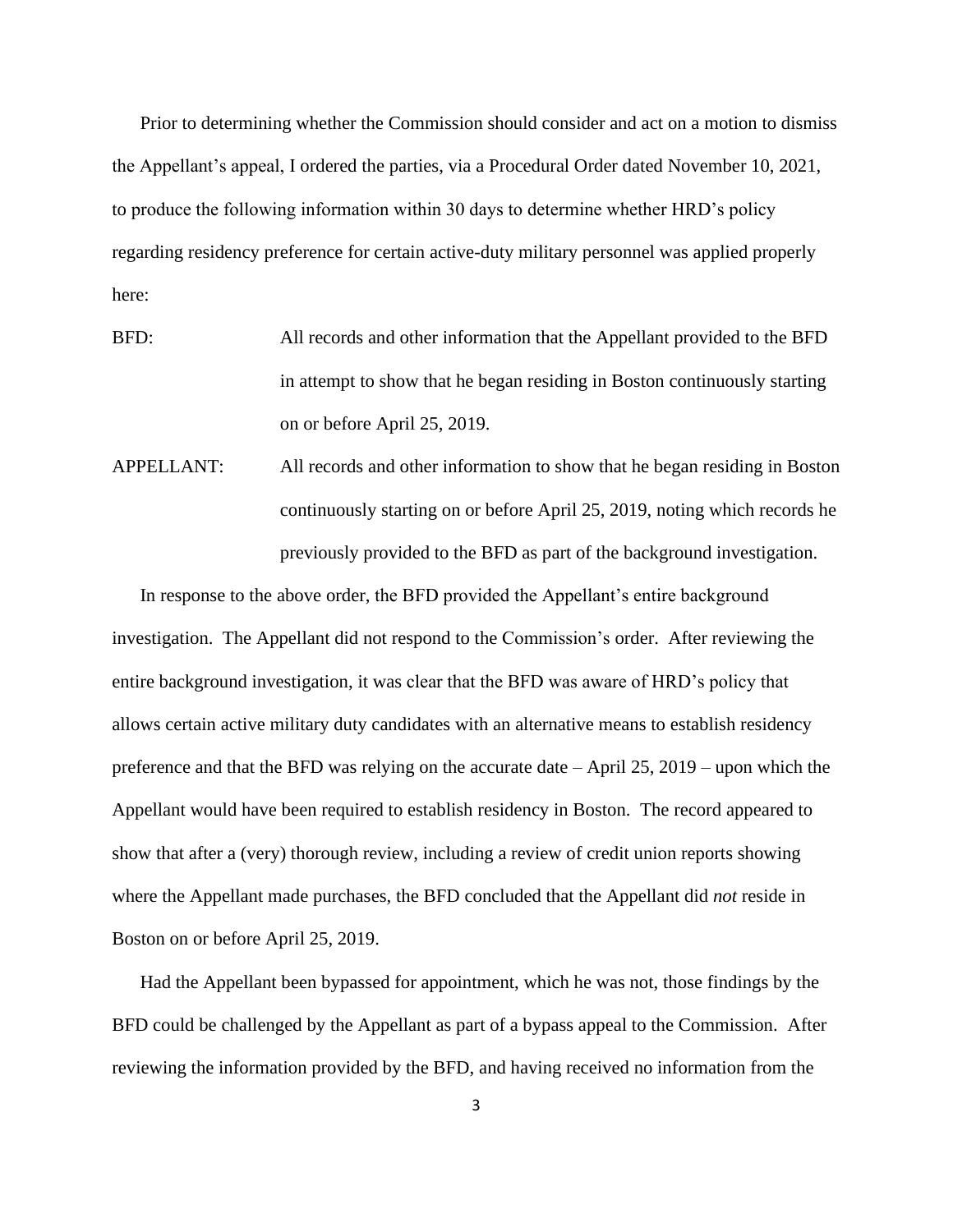Appellant, there was no basis for the Commission at that time, on its own initiative, to open an investigation under G.L. c. 31,  $\S$  2(a), which is typically only done sparingly when the Commission sees evidence of an egregious violation of basic merit principles.

For all of the above reasons, I issued a second procedural order dated January 9, 2022, summarizing the above, and provided the Appellant with 10 days to notify the Commission if he wished to withdraw his appeal. If he did not, the BFD was provided with 10 days thereafter to file a motion to dismiss and the Appellant would have 10 days thereafter to file a reply. The Appellant did not reply to the Commission's second procedural order within 10 days. On January 21, 2022, the BFD filed a motion to dismiss the Appellant's appeal.

On February 9, 2022, the Appellant submitted a letter to the Commission stating in part that: a) he had not received the "January 19" order from the Commission; and 2) the owners of his apartment "will go under oath that I was living there prior to [the] test." Also between February 9, 2022 and April 18, 2022, the Commission received ex parte communication from the Appellant's parents, which the Commission forwarded to the BFD.

#### *Summary Decision Standard*

When a party is of the opinion there is no genuine issue of fact relating to all or part of a claim or defense and he or she is entitled to prevail as a matter of law, the party may move, with or without supporting affidavits, for summary decision on the claim or defense. 801 CMR 1.01(7)(h). These motions are decided under the well-recognized standards for summary disposition as a matter of law—i.e., "viewing the evidence in the light most favorable to the nonmoving party", the substantial and credible evidence established that the non-moving party has "no reasonable expectation" of prevailing on at least one "essential element of the case", and has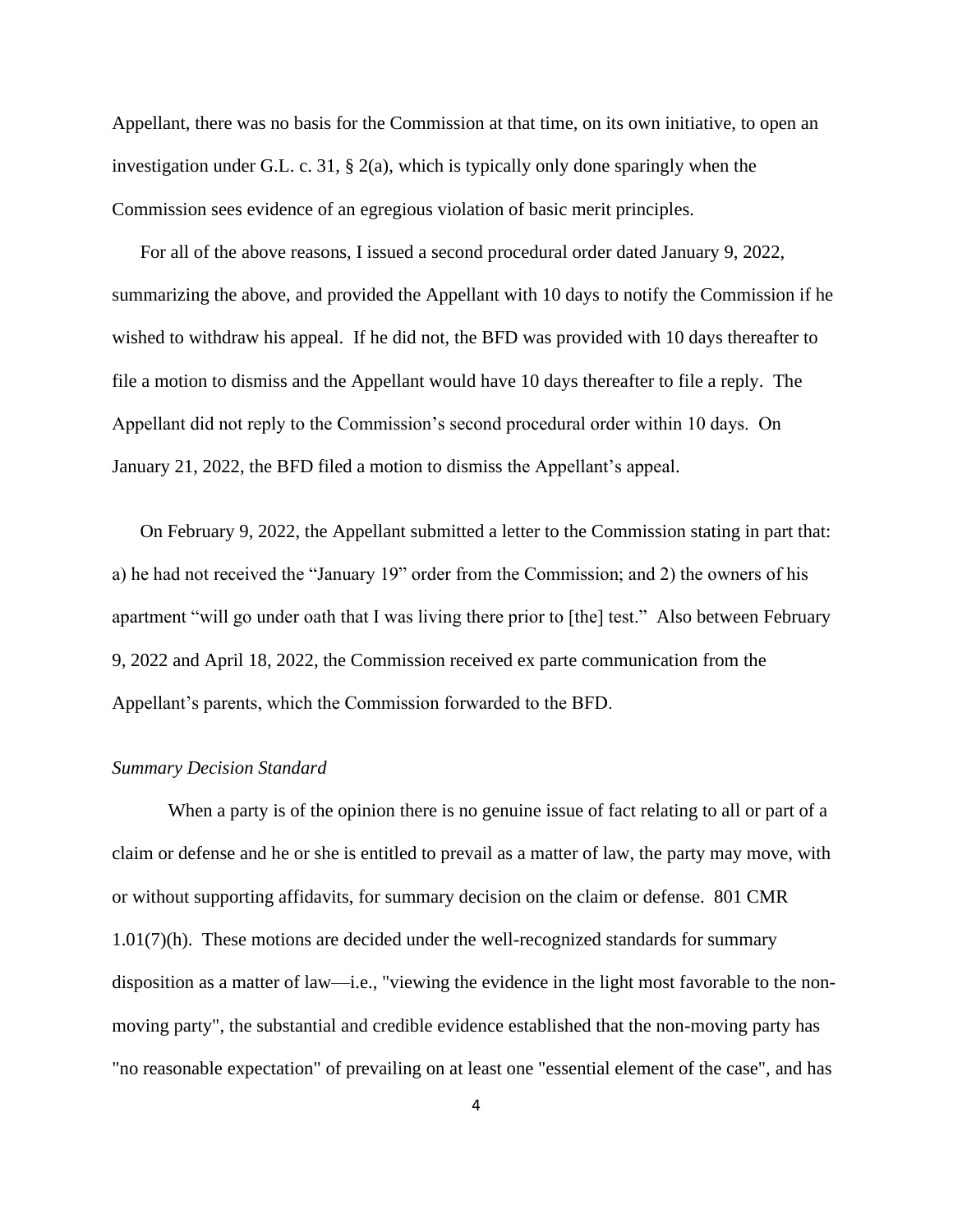not rebutted this evidence by "plausibly suggesting" the existence of "specific facts" to raise "above the speculative level" the existence of a material factual dispute requiring an evidentiary

hearing. See, e.g., Lydon v. Massachusetts Parole Board, 18 MCSR 216 (2005). Accord

Milliken & Co., v. Duro Textiles LLC, [451 Mass. 547,](http://sll.gvpi.net/document.php?field=jd&value=sjcapp:451_mass._547) 550 n.6 (2008); Maimonides School v.

Coles, 71 Mass. App. Ct. 240, 249 (2008). See also Iannacchino v. Ford Motor Company, [451](http://sll.gvpi.net/document.php?field=jd&value=sjcapp:451_mass._623) 

[Mass. 623,](http://sll.gvpi.net/document.php?field=jd&value=sjcapp:451_mass._623) 635-36 (2008) (discussing standard for deciding motions to dismiss); cf. R.J.A. v.

K.A.V., [406 Mass. 698](http://sll.gvpi.net/document.php?field=jd&value=sjcapp:406_mass._698) (1990) (factual issues bearing on plaintiff's standing required denial of

motion to dismiss).

### *Applicable Civil Service Law*

Section 2(b) of G.L. c. 31 authorizes appeals to the Commission by persons aggrieved by certain actions or inactions by the state's Human Resources Division (HRD) or, in certain cases, by appointing authorities to whom HRD has delegated its authority, and which actions have abridged their rights under civil service laws. The statute provides:

*No person shall be deemed to be aggrieved* . . . *unless such person has made specific allegations* in writing that a decision, action, or failure to act on the part of the administrator [HRD] was in violation of this chapter, the rules or basic merit principles promulgated thereunder *and said allegations shall show that such person's rights were abridged, denied, or prejudiced in such a manner as to cause actual harm to the person's employment status*. Id. (*emphasis added*)

Chapter 310 of the Acts of 1993 prescribes the discretionary authority granted to the Commission

to remediate a violation of civil service law:

*If the rights of any person* acquired under the provisions of chapter thirty-one of the General Laws or under any rule made thereunder *have been prejudiced through no fault of his own, the civil service commission may take such action as will restore or protect such rights* notwithstanding the failure of any person to comply with any requirement of said chapter thirty-one or any such rule as a condition precedent to the restoration or protection of such rights. (*emphasis added*)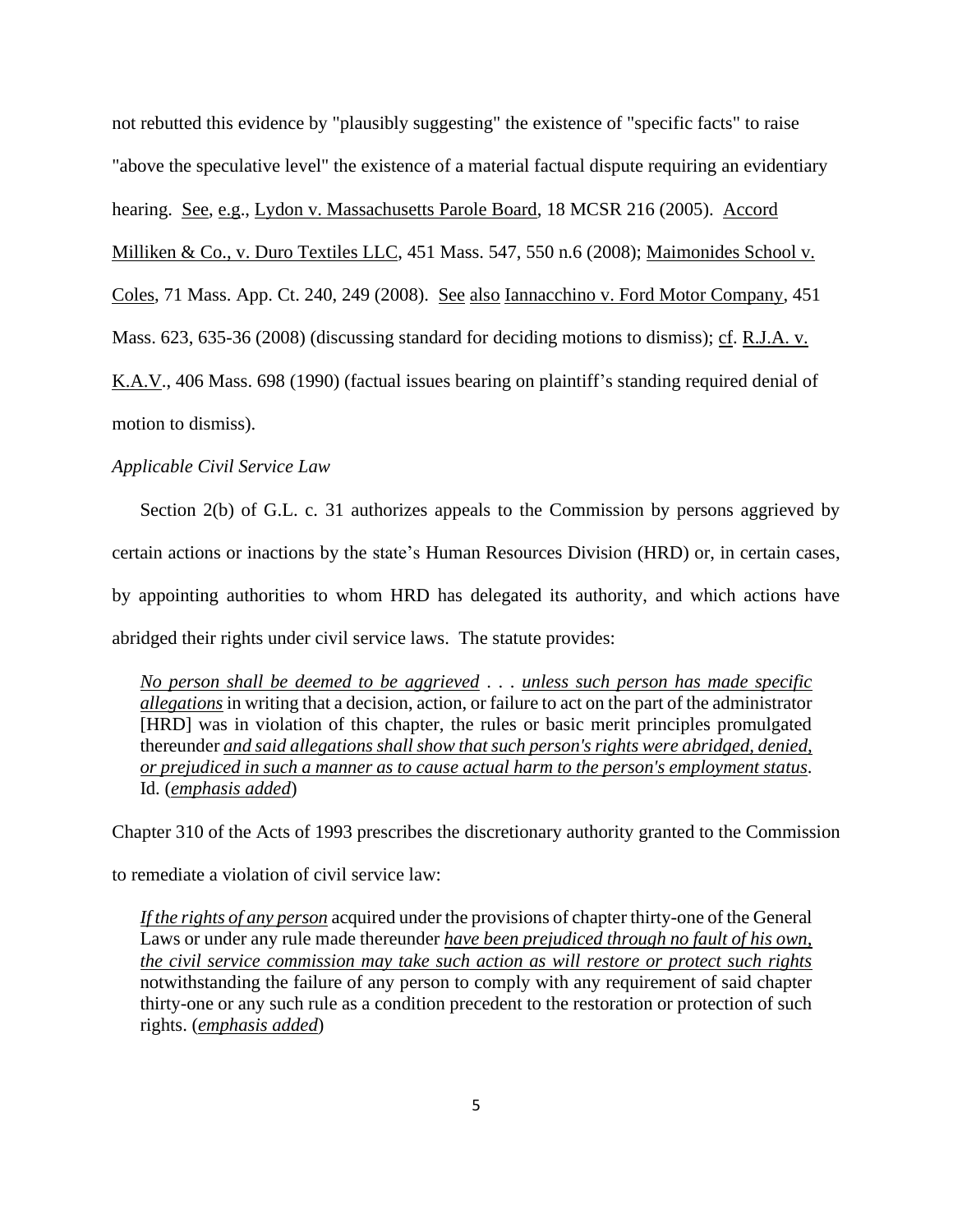The fundamental mission of Massachusetts civil service law is to enforce "basic merit principles" described in Chapter 31, which command, among other things, "recruiting, selecting and advancing of employees on the basis of their relative ability, knowledge and skills including open consideration of qualified applicants for initial appointment" and "assuring that all employees are protected against coercion for political purposes, and are protected from arbitrary and capricious actions." G.L. c. 31, § 1. A mechanism for ensuring adherence to basic merit principles in hiring and promotion is the process of conducting regular competitive qualifying examinations, open to all qualified applicants, and establishing current eligible lists of successful applicants from which civil service appointments are to be made based on the requisition by an appointing authority of a "certification" which ranks the candidates according to their scores on the qualifying examination, along with certain statutory credits and preferences. G.L. c. 31, §§ 6 through 11, 16 through 27. In general, each position must be filled by selecting one of the top three most highly ranked candidates who indicate they are willing to accept the appointment, which is known as the "2n+1" formula. G.L. c. 31, § 27; PAR.09.

In order to deviate from the rank order of preferred hiring, and appoint a person "other than the qualified person whose name appears highest", an appointing authority must provide written reasons – positive or negative, or both – consistent with basic merit principles, to affirmatively justify bypassing a lower ranked candidate in favor of a more highly ranked one. G.L. c. 31, §§ 1 and 27; PAR.08. A person who is bypassed may appeal that decision under G.L. c. 31, § 2(b) for a de novo review by the Commission to determine whether the bypass decision was based on a "reasonably thorough review" of the background and qualifications of the candidates' fitness to perform the duties of the position and was "reasonably justified". Police Dep't of Boston v. Kavaleski, 463 Mass. 680, 688 (2012), citing Massachusetts Ass'n of Minority Law Enforcement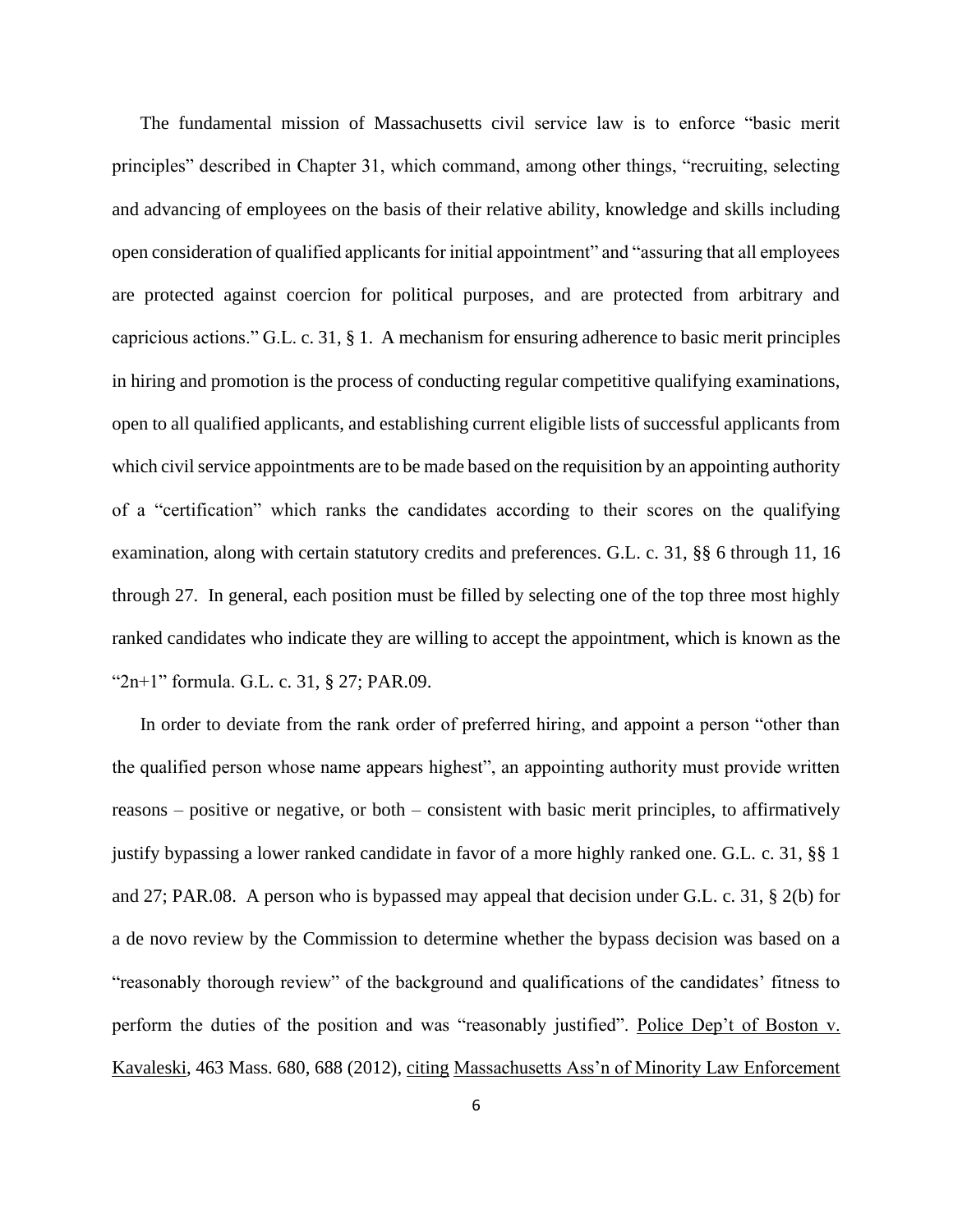Officers v. Abban, 434 Mass. 256, 259 (2001); Brackett v. Civil Service Comm'n, 447 Mass. 233, 543 (2006). and cases cited; Beverly v. Civil Service Comm'n 78 Mass. App. Ct. 182 (2010); Leominster v. Stratton, 58 Mass. App. Ct. 726, 727-28 (2003).

## *Bypass*

The Commission has consistently construed the plain meaning of the language in G.L. c. 31, § 27 to infer that selection from a group of tied candidates is not a bypass of a person whose "name appears highest", for which an appeal may be taken as of right to the Commission. See, e.g., Edson v. Town of Reading, 21 MCSR 453 (2008), *aff'd sub nom.*, Edson v. Civil Service Comm'n, Middlesex Sup.Ct. No. 2008CV3418 (2009) ("When two applicants are tied on the exam and the Appointing Authority selects one, the other was not bypassed"); Bartolomei v. City of Holyoke, 21 MCSR 94 (2008) ("choosing from a group of tied candidate does not constitute a bypass"); Coughlin v. Plymouth Police Dep't, 19 MCSR 434 (2006) ("Commission . . . continues to believe that selection among a group of tied candidates is *not* a bypass under civil service law"); Kallas v. Franklin School Dep't, 11 MCSR 73 (1996) ("It is well settled civil service law that a tie score on a certification . . is not a bypass for civil service appeals"). See also Cotter v. City of Boston, 193 F.Supp.2d 323, 354 (D.Mass. 2002), *rev'd in part on other grounds*, 323 F.3d 160 (1st Cir. 2003) ("when a civil service exam results in a tie score, and the appointing authority . . . promotes some but not all of the tied candidates, no actionable 'bypass' has taken place in the parlance of the Civil Service Commission.")

Here, the record shows that the BFD did not appoint any candidate ranked below the Appellant on the certification. Rather, after conducting a lottery, the BFD considered a subset of candidates tied for 8<sup>th</sup> on the certification, including the Appellant. After determining that the Appellant had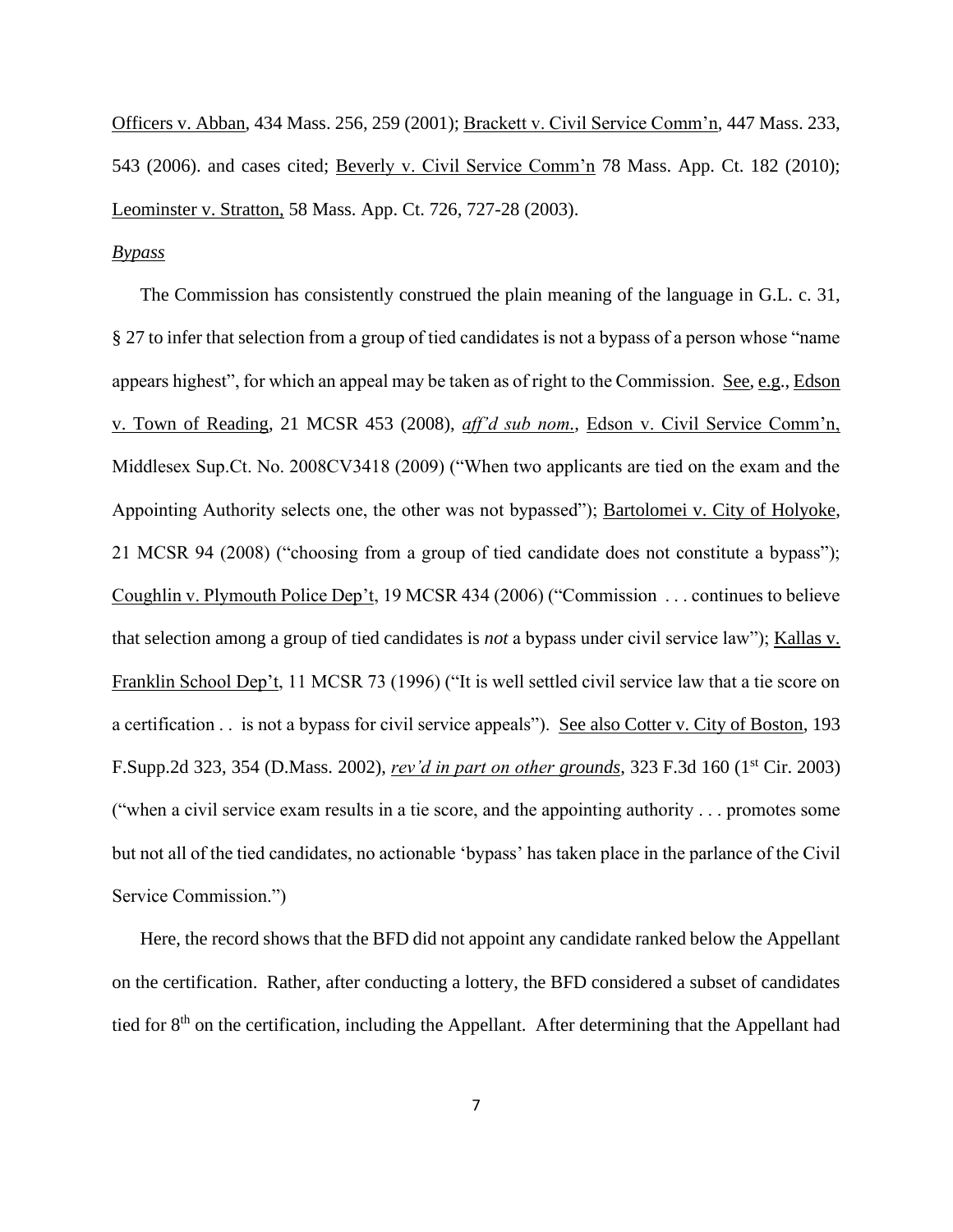not met the criteria for the residency preference, the BFD opted not to appoint the Appellant, but, as referenced above, did not appoint any candidate ranked below the Appellant on the certification. Thus, for the reasons explained above, as a matter of law, the BFD correctly asserts that the Appellant's non-selection is not a bypass and the BFD is not required to provide written reasons for his non-selection over others in the tie group and he does not have a statutory right of appeal to the Commission for a de novo review of the "reasonable justification" for the reasons for selecting other candidates in the ties group.

### *Section 2(a) Investigation*

The Appellant did not specifically request that the Commission exercise its independent discretion to open an investigation into his non-selection, but, as noted above, the Commission has the authority to do so. Section 2(a) grants the Commission broad discretion upon receipt of an allegation of a violation of Chapter 31's provisions to decide whether and to what extent an investigation might be appropriate. See, e.g., Dennehy v. Civil Service Comm'n, Suffolk Superior Court C.A. No. 2013-00540 (2014) ("The statutory grant of authority imparts wide latitude to the Commission as to how it shall conduct any investigation, and implicitly, as to its decision to bring any investigation to a conclusion.") See also Erickson v. Civil Service Comm'n, Suffolk Superior Court C.A. No. 2013-00639 (2014); Boston Police Patrolmen's Association et al v. Civil Service Comm'n, Suffolk Superior Court C.A. No. 2006-4617 (2007). The Commission's exercise of its power to investigate is not subject to the general rules for judicial review of administrative agency decisions under G.L. c. 30A, but can be challenged solely for an "abuse of discretion". See Erickson v. Civil Service Comm'n, Suffolk Superior Court C.A. No. 2013-00639 (2014), citing Mayor of Revere v. Civil Service Comm'n, 31 Mass. App. Ct. 315, 321-22 (1991).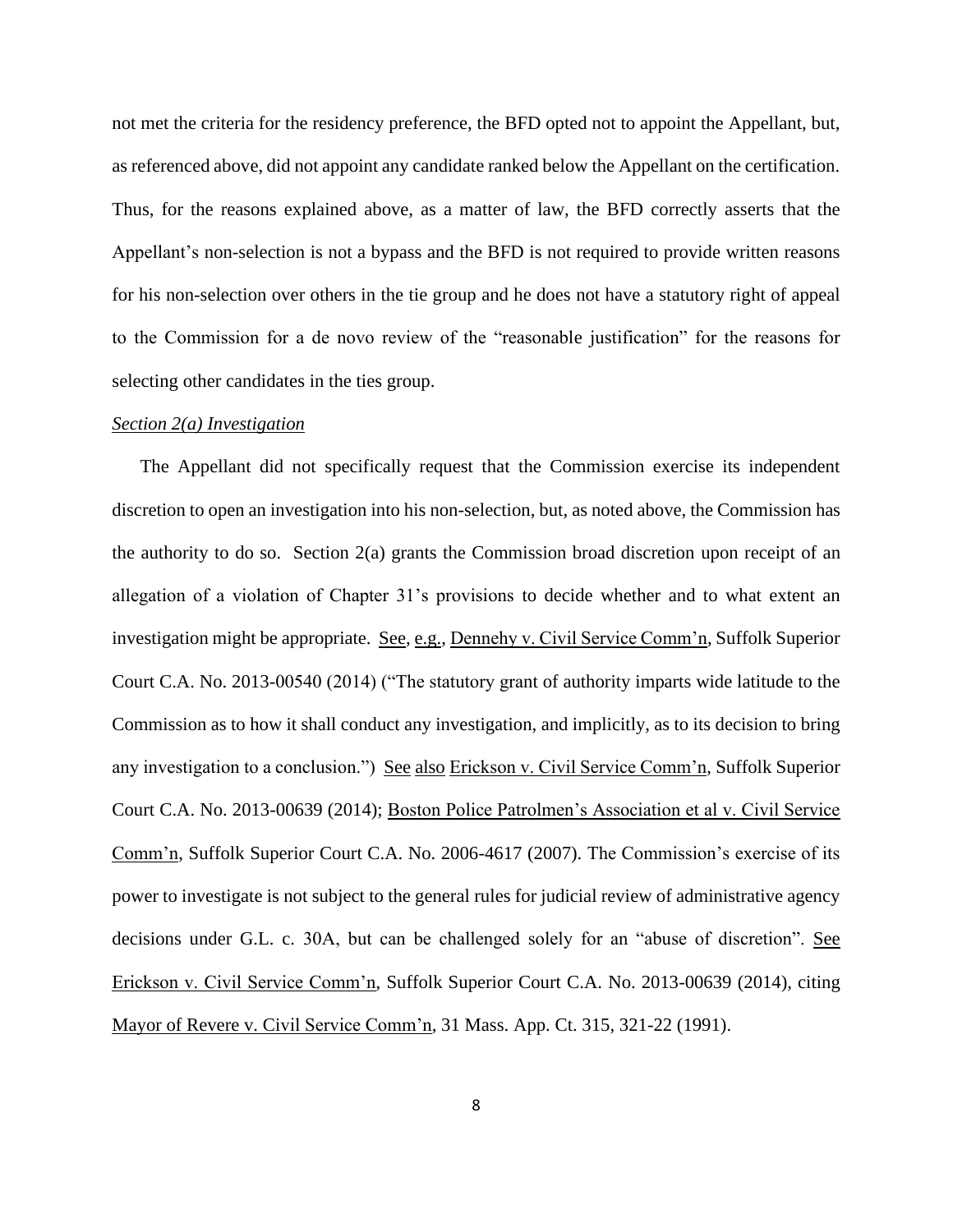The Commission exercises its discretion to conduct an investigation only "sparingly" and, typically, only when there is clear and convincing evidence of an entrenched political or personal bias that can be rectified through the Commission's affirmative remedial intervention into the hiring process. See, e.g., Richards v. Department of Transitional Assistance, 24 MCSR 315 (2011) (declining to investigate alleged age discrimination and favoritism in provisional promotions, but admonishing agency that "certain actions . . . should not be repeated on a going forward basis"). Compare with In Re: 2010/2011 Review and Selection of Firefighters in the City of Springfield, 24 MCSR 627 (2011) (investigation into hiring spearheaded by Deputy Fire Chief which resulted in his son's appointment and required reconsideration of numerous candidates through a new hiring cycle conducted by outsiders not connected with the Springfield Fire Department); In Re: 2011 Review and Selection of Permanent Intermittent Police Officers By the Town of Oxford, CSC No. 1-11-280 (2011) (investigation of alleged nepotism in hiring Selectman's relatives required reconsideration of all 19 candidates through an new independent process); Dumont v. City of Methuen, 22 MCSR 391 (2009), findings and orders after investigation, CSC No. I-09-290 (2011) (rescinding hiring process and reconsideration of all candidates after Police Chief had participated in selection of her niece).

Here, unlike other cases the Commission has investigated, this record lacks the kind of credible evidence to imply that the selection of certain candidates over others was tainted by clearly unlawful bias or favoritism by the appointing authority. Rather, as previously referenced, and as supported by the comprehensive investigation submitted to the Commission, the BFD's decision to not select the Appellant was based on its conclusion that he failed to meet the criteria for the residency preference, without which the Appellant would not have been ranked high enough on the eligible list to be considered for appointment. Even if the BFD were mistaken regarding the